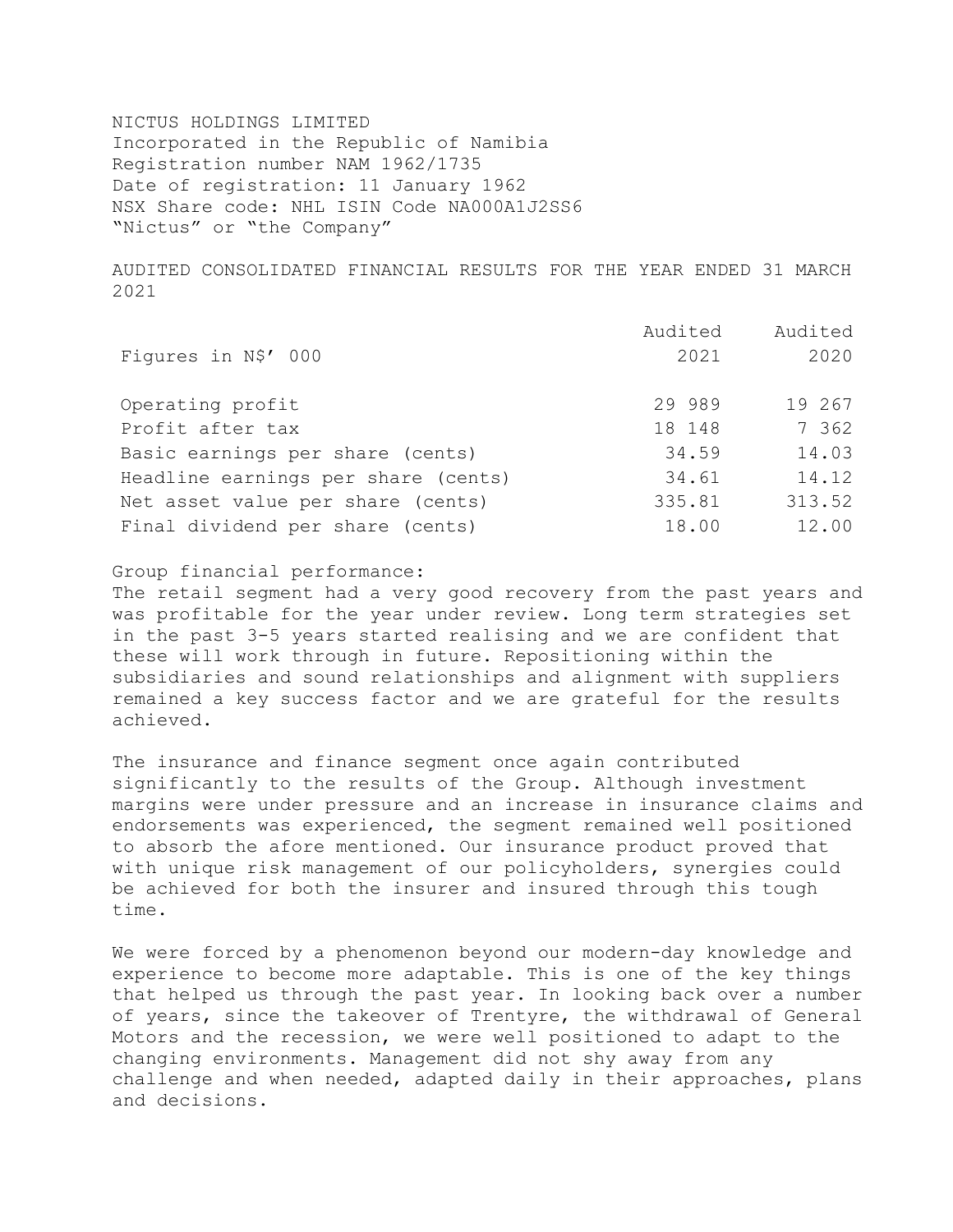The result: we did not let one of the biggest crises in the history of mankind go to waste. We grew stronger, more efficient, were resilient in our approach and adapted when needed. Led from the front and took ownership by being proactive. We were able to realise more than double our profit of the previous year.

Dividends:

Final dividend of 18 cents per share (N\$ 9,6 million) was approved by the board on 15 June 2021 in respect of the year ended 31 March 2021. The dividend will be declared out of retained earnings. The dividend has not been provided for, and there are no accounting implications for the current financial year.

Last date to trade ordinary shares "cum" dividend 16 July 2021 Ordinary shares trade "ex" dividend 19 July 2021 Record date 23 July 2021 Payment / issue date 29 July 2021

The non-residents' shareholders tax varies according to applicable legislation.

Short-form announcement:

This short-form announcement is the responsibility of the directors. It is only a summary of the information contained in the full announcement and does not contain full or complete details. This announcement is not in itself reviewed or audited but is extracted from the underlying reviewed information.

Any investment decision should be based on the full announcement from Thursday 30 June 2021, via the NSX link [https://senspdf.jse.co.za/documents/2021/nsx/isse/nhl/NHLMar2021.pd](https://senspdf.jse.co.za/documents/2021/nsx/isse/nhl/NHLMar2021.pdf) [f](https://senspdf.jse.co.za/documents/2021/nsx/isse/nhl/NHLMar2021.pdf) and also available on our website at [www.nictusholdings.com/Investors/SENS Announcements.](http://www.nictusholdings.com/Investors/SENS%20Announcements)

Copies of the full announcement are available for inspection at the Group's registered office at no charge, weekdays during office hours.